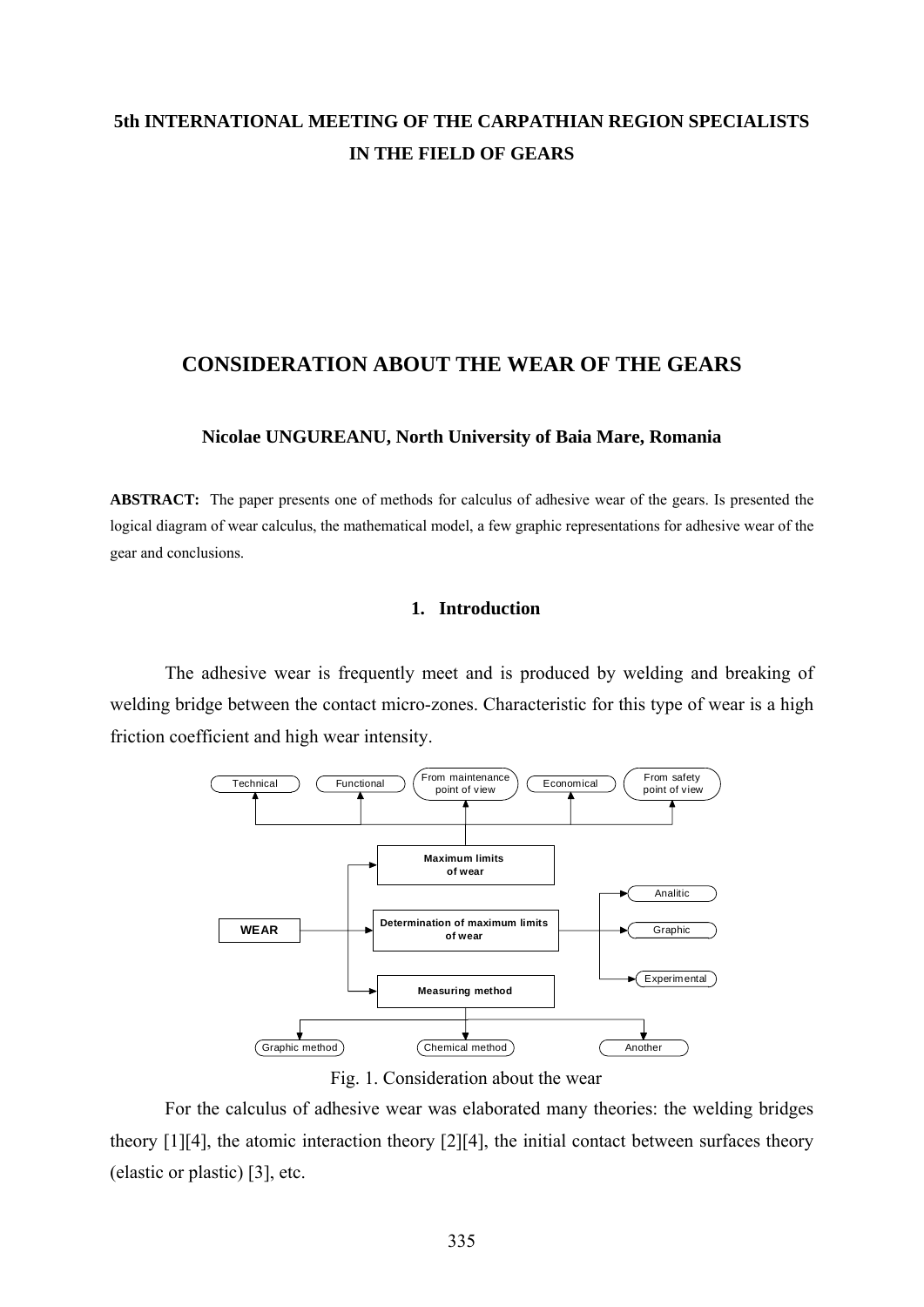#### **2. The calculus of adhesive wear of gears**

 The calculus of adhesive wear of the gears is a cumbersome process and is indicated to use the computers for numeric calculus or to elaborate one application based on a strong program (Visual Fox, Excel, MathCAD, etc.).

 Based on Romanian specialty literature [5][3] the logical diagram presented on figure 2 is the starting point for mathematical model.



Fig. 1 The logical diagram for calculus of adhesive wear of the gears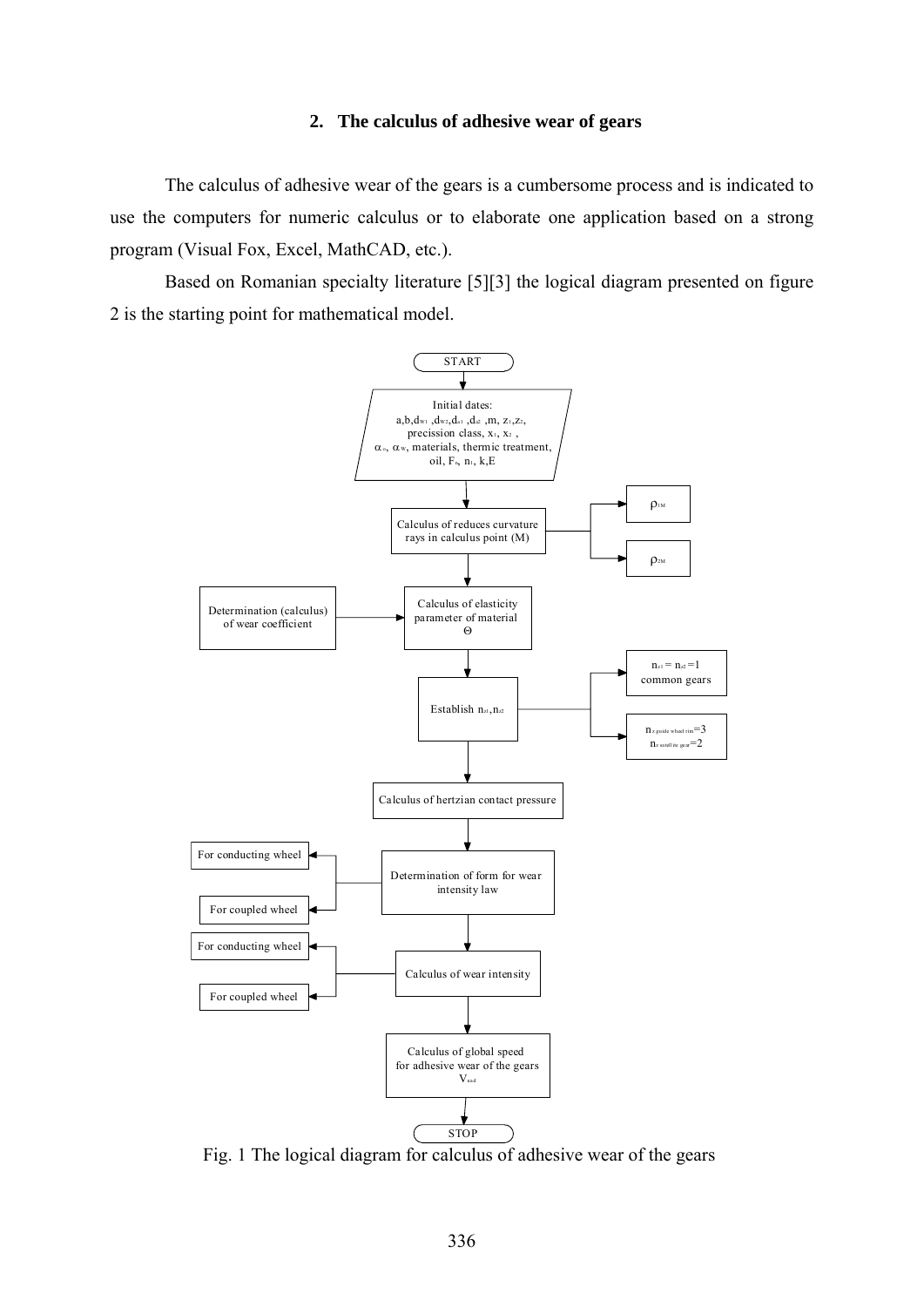Calculus of reduced curvature rays in calculus point:

$$
\rho_{2A} = 0.5 \cdot d_{b2} \cdot tg \alpha_{a2} = 0.5 \cdot z_2 \cdot m \cdot \cos \alpha \cdot tg \left(\arccos \frac{d_{b2}}{d_{a2}}\right) \tag{1}
$$

$$
\rho_{1A} = a_w \cdot \sin \alpha_w - \rho_{2A} \tag{2}
$$

Where:

- $\rho_{1A}$   $\rho_{2A}$  reduced curvature rays for wheel 1,2;
- $\bullet$  d<sub>b</sub> head diameter;
- $\bullet$  d<sub>w</sub> rolling diameter;
- $\alpha_0$  angle of mesh for references gear rack (20<sup>o</sup>);
- $\bullet$   $\alpha_w$  real angle of mesh;
- $z_1$ ,  $z_2$  numbers of teeth;
- m modulus;
- $n_1$  revolutions per minute, r.p.m.

$$
d_{b2} = d_{w2} \cdot \cos \alpha_w \tag{3}
$$

$$
a_w = a \cdot \left(\frac{\cos \alpha_o}{\cos \alpha_w}\right) \tag{4}
$$

Calculus of elasticity parameter of material:

$$
\Theta = \frac{1 - \mu^2}{E_1} + \frac{1 - \mu^2}{E_2} \tag{5}
$$

- $\bullet$   $\mu$  wear coefficient;
- E coefficient of elasticity.

Calculus of hertzian contact pressure:

$$
p_h = 0,418 \cdot \left(\frac{F_n \cdot E}{2 \cdot b \cdot \rho}\right) \tag{6}
$$

- $F_n$  normal force;
- b width of teeth;
- $_A$   $\cdot$   $\mu_{2A}$ *A*<sup> $P_{2A}$ </sup>  $1_A$   $\mu_2$  $\mu_1$   $\mu_2$  $\rho_{\scriptscriptstyle 1A}^{} + \rho_{\scriptscriptstyle 2}^{}$  $\rho = \frac{\rho_{\rm 1A} \cdot \rho_{\rm 2}}{2}$ +  $=\frac{\rho_{1A}\cdot\rho_{2A}}{\rho_{1A}\cdot\rho_{2A}}$ .

Determination of form for wear intensity law:

$$
I_{uh} = k \cdot p^{1,1} \tag{7}
$$

•  $k = 3.6 \cdot 10^{-12}$ 

Calculus of global speed for adhesive wear of the gears: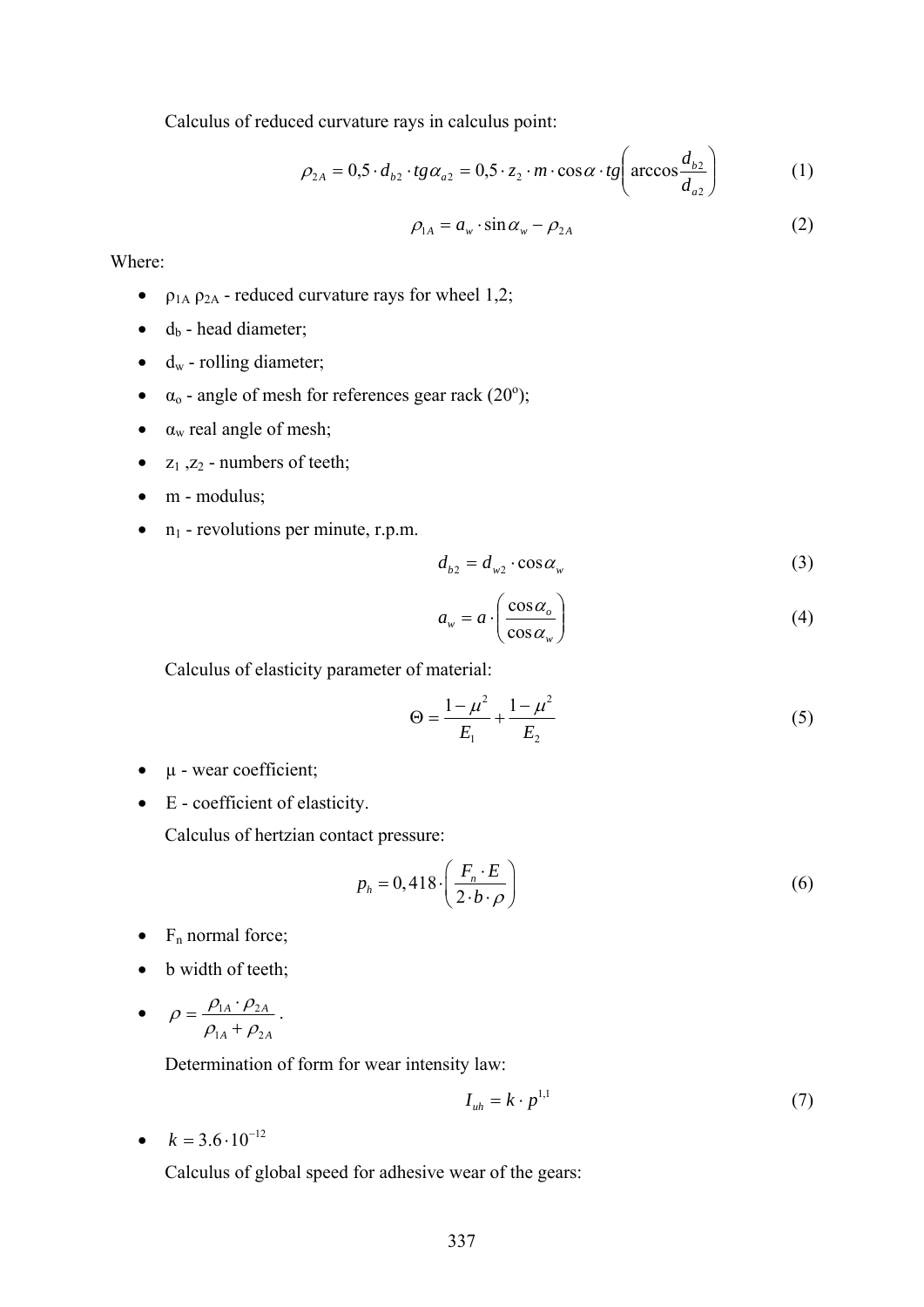$$
V_{uad} = 0.0375 \cdot n_1 \cdot \left| \rho_1 - \frac{\rho_2}{\frac{z_2}{z_1}} \right| \cdot (F_n \cdot \Theta \cdot \rho)^{\frac{1}{2}} \cdot \left( \frac{I_{uh1} \cdot n_{z1}}{\rho_1} + \frac{I_{uh2} \cdot n_{z2}}{\rho_2} \right)
$$
(8)

 Considering for a gear knows the initial data in MathCAD was built an application for the calculus of the adhesive wear. This calculus was made for two points: the beginning of meshing and the end of meshing.

 Interesting for research is variation of adhesive wear when some of the parameters have variations of values. The following parameters were considered as important:

- the normal force;
- friction coefficient;
- number of teeth for conducting and coupled wheel.



Fig. 3 Variation of adhesive wear of the gear in condition of variation of normal force



Fig. 4 Variation of adhesive wear of the gear in condition of variation of friction coefficient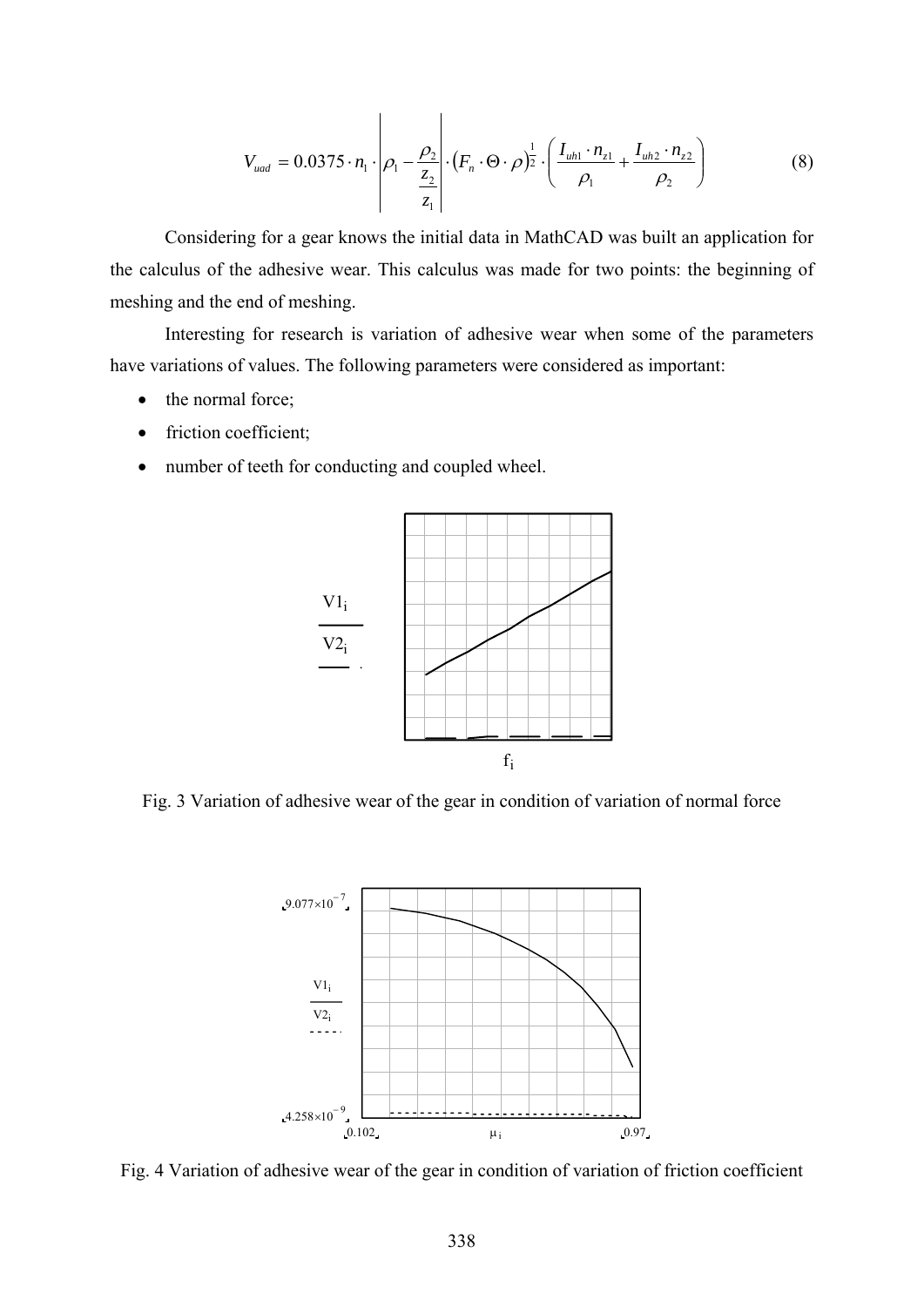

Fig. 5 Variation of adhesive wear of the gear in condition of variation of number of teeth in the beginning point of meshing



Fig. 6 Variation of adhesive wear of the gear in condition of variation of number of teeth in the ending point of meshing